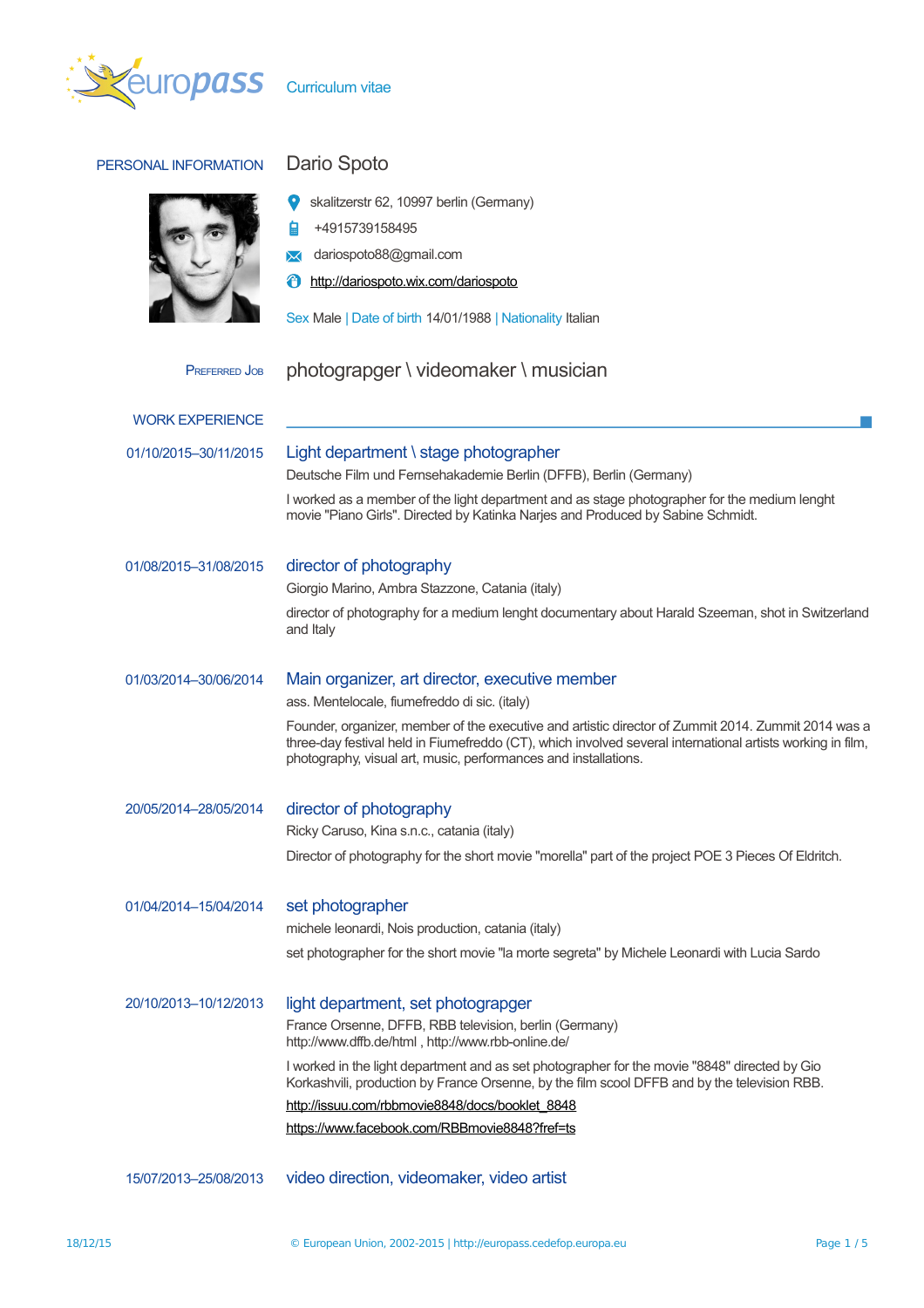

# **Curriculum vitae Dario Spoto** Dario Spoto

|                       | ass. Zzenia, fiumefreddo di sic (italy)                                                                                                                                                                                                                                                                                                                                                             |
|-----------------------|-----------------------------------------------------------------------------------------------------------------------------------------------------------------------------------------------------------------------------------------------------------------------------------------------------------------------------------------------------------------------------------------------------|
|                       | I took care of the video direction of the event "papiro d'argento 2013", of the realization of a short<br>movie showed as intro of the event and of the creation of graphic videos for the whole event.                                                                                                                                                                                             |
|                       | https://www.youtube.com/watch?v=6bUsDSeIF5M                                                                                                                                                                                                                                                                                                                                                         |
| 01/09/2012-30/09/2012 | Photograhy workshop professor                                                                                                                                                                                                                                                                                                                                                                       |
|                       | ass. Mentelocale, fiumefreddo di sicilia (italy)                                                                                                                                                                                                                                                                                                                                                    |
|                       | I leaded a photograpy workshop class during the even zummit 2012.                                                                                                                                                                                                                                                                                                                                   |
| 01/07/2013-05/08/2013 | video direction and video artist                                                                                                                                                                                                                                                                                                                                                                    |
|                       | Nino Graziano Luca, fiumefreddo di sic. (italy)                                                                                                                                                                                                                                                                                                                                                     |
|                       | I took care of the video direction of the event "premio Posidone 2013" and of the realization of graphic<br>videos for the whole event.                                                                                                                                                                                                                                                             |
| 01/05/2012-10/05/2012 | set photographer                                                                                                                                                                                                                                                                                                                                                                                    |
|                       | Giuseppe Coco, Catania (italy)                                                                                                                                                                                                                                                                                                                                                                      |
|                       | set photographer for the short movie "il giorno più caldo" by Giuseppe Coco with Leo Gullotta.                                                                                                                                                                                                                                                                                                      |
| 01/05/2012-20/06/2012 | video direction, videomaker, video artist                                                                                                                                                                                                                                                                                                                                                           |
|                       | ass Zzenia, fiumefreddo di sicilia (italy)                                                                                                                                                                                                                                                                                                                                                          |
|                       | I took care of the video direction of the event "papiro d'argento 2012", of the realization of a short<br>movie showed as intro of the event and of the creation of graphic videos for the whole event.                                                                                                                                                                                             |
| 15/04/2012-01/05/2012 | set photographer                                                                                                                                                                                                                                                                                                                                                                                    |
|                       | Alessandro La Fauci, Catania (italy)                                                                                                                                                                                                                                                                                                                                                                |
|                       | set photographer for the sort movie "la teoria del vaso" by Alessandro La Fauci                                                                                                                                                                                                                                                                                                                     |
| 01/04/2012-30/04/2012 | visual artist                                                                                                                                                                                                                                                                                                                                                                                       |
|                       | Francesco Grasso<br>Piazza del Popolo, 18. \tel. 06 346712832, Rome (Italy)                                                                                                                                                                                                                                                                                                                         |
|                       | creating 2d - 3d graphics for the prize "Premio calabria 2012".                                                                                                                                                                                                                                                                                                                                     |
|                       |                                                                                                                                                                                                                                                                                                                                                                                                     |
|                       | Business or sector Arts, entertainment and recreation                                                                                                                                                                                                                                                                                                                                               |
| 01/04/2012-11/04/2012 | director of photgraphy, camera<br>Mario Luca Testa, San Michele di Ganzaria city council, San Michele di Ganzaria (italy)                                                                                                                                                                                                                                                                           |
|                       |                                                                                                                                                                                                                                                                                                                                                                                                     |
|                       | Directore of photography and camera for the docufilm "Yhanzaria" directed by Mario Luca Testa                                                                                                                                                                                                                                                                                                       |
| 04/2012-09/2012       | Main organizer, art director, executive member                                                                                                                                                                                                                                                                                                                                                      |
|                       | Ass. Mentelocale, Fiumefreddo di Sicilia (Italy)                                                                                                                                                                                                                                                                                                                                                    |
|                       | Organizer of the festival Zummit '12. As a founder of the association Mentelocale and as an executive<br>member I had to plan and arrange the whole event with the other 3 founders. I had to find funds, find<br>out strategies to set up the best scenario for the festival and so on. The festival was about music,<br>videomapping, photography, cinema, meetings, workshops and installations. |
|                       | https://www.youtube.com/watch?v=bkqF0w-rCuU                                                                                                                                                                                                                                                                                                                                                         |
| 01/01/2012-20/01/2012 | director of photograpy, camera                                                                                                                                                                                                                                                                                                                                                                      |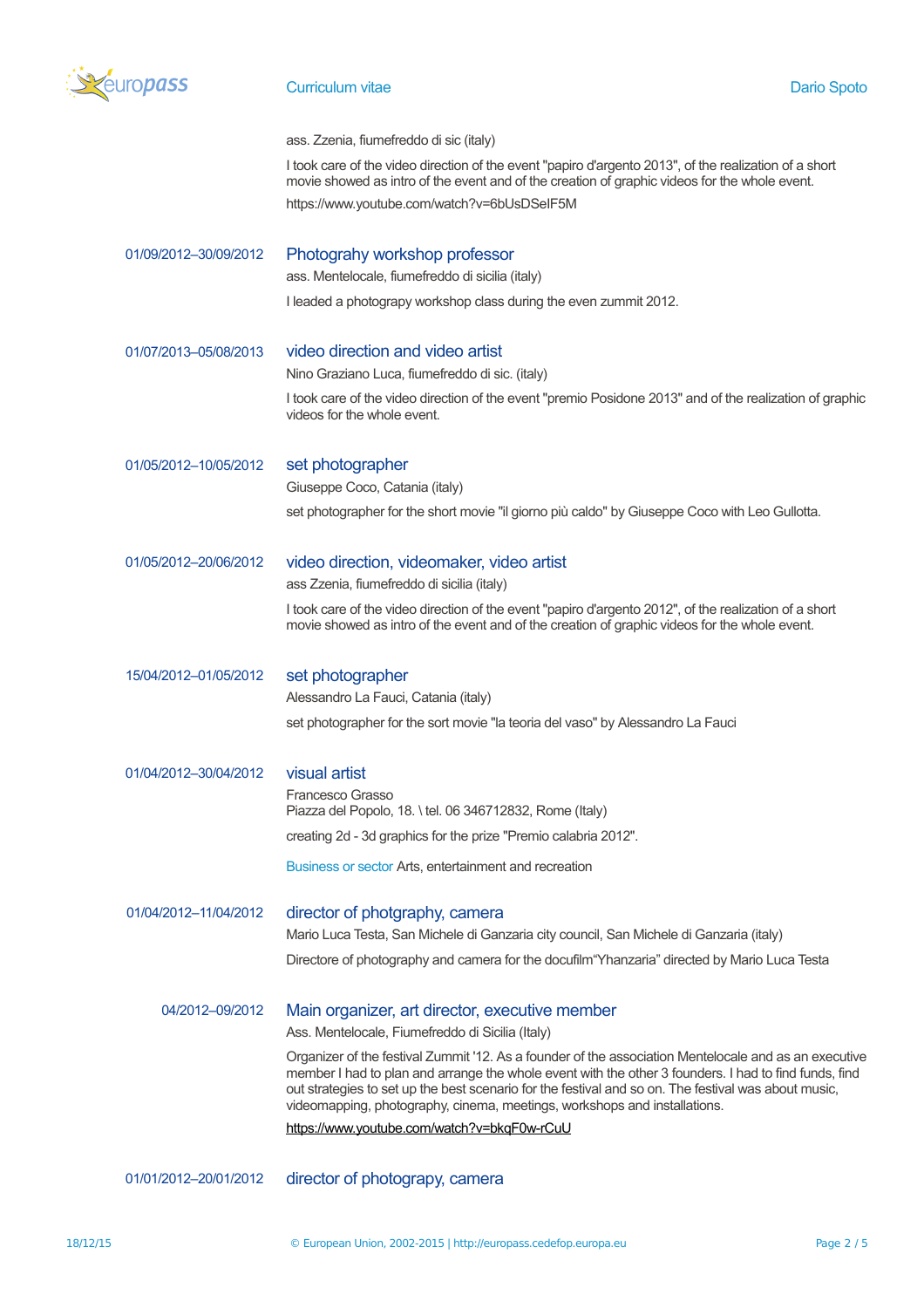

### **Curriculum vitae Dario Spoto** Dario Spoto Dario Spoto Dario Spoto

Mario Luca Testa, Nicola Tasca, Mineo (Italy)

director of photograpy for the docufilm"|| presepe monumentale di Mineo - Opera di Nicola Tasca" directed by Mario Luca Testa.

25/02/2011–10/04/2011 assistant director

A.F.A. Associazione Fiumefreddese Antiracket "Carlo Alberto Dalla Chiesa" Via Giovanni Paolo II, 3, 95013 Fiumefreddo di Sicilia (Italy)

Assistant director for the short movie "Giovanni Falcone, la mente e il cuore". Director Marco Grisafi, with Marcello Mazzarella.

Business or sector Arts, entertainment and recreation

### 01/04/2011–12/04/2011 camera operatore, editing assistant

Musica e Suoni di La Ferlita Sebastiano & C. s.n.c viale Jonio 113, Catania (Italy)

camera operatore, editing assistant for the videoclip of the song "avido" written and performed by Matteo Amantia.

Business or sector Arts, entertainment and recreation

# 05/06/2011–15/06/2011 Director, editing, camera, director of photography

Vittorio Graziano \ associazione acaf \ assocazione mediterraneum4, Catania (Italy)

Writing and directing a tv spot for the "med photo fest 2011" set in Catania. http://www.youtube.com/watch?v=QgtQX934mZw

Business or sector Arts, entertainment and recreation

# 20/08/2011–10/09/2011 Director, graphic, videomaker

Nino Graziano Luca 95013 Fiumefreddo di Sicilia (Italy) Directing the event "Premio Posidone 2011", creating graphic effects and videos.

Business or sector Arts, entertainment and recreation

10/09/2011–30/09/2011 Director, graphic effects, videomaker Nuccio Cicirò SS 120, KM 207.200., Piedimonte etneo (Italy) Directing, creating graphics and videos for the event "the look of the year 2011". Guests: Renato Balestra, Roberta Giarrusso, Hany el Behairy, Lorenzo Riva, Alberto Terranova, Micaela, Valeria Marini, Anna Falchi.

Business or sector Arts, entertainment and recreation

01/12/2011–20/12/2011 Visual artist

Francesco Grasso Piazza del Popolo, 18. \ tel. 06 346712832, Rome (Italy)

Creating graphic 2d - 3d for the prize "Bellezze d'Italia 2011", set in Rome. With Mauro Mazza, Renato Balestra, Susanna Petruni, Alain Elkan.

Business or sector Arts, entertainment and recreation

01/09/2010–01/10/2010 camera operator and videomaker Neon Teatro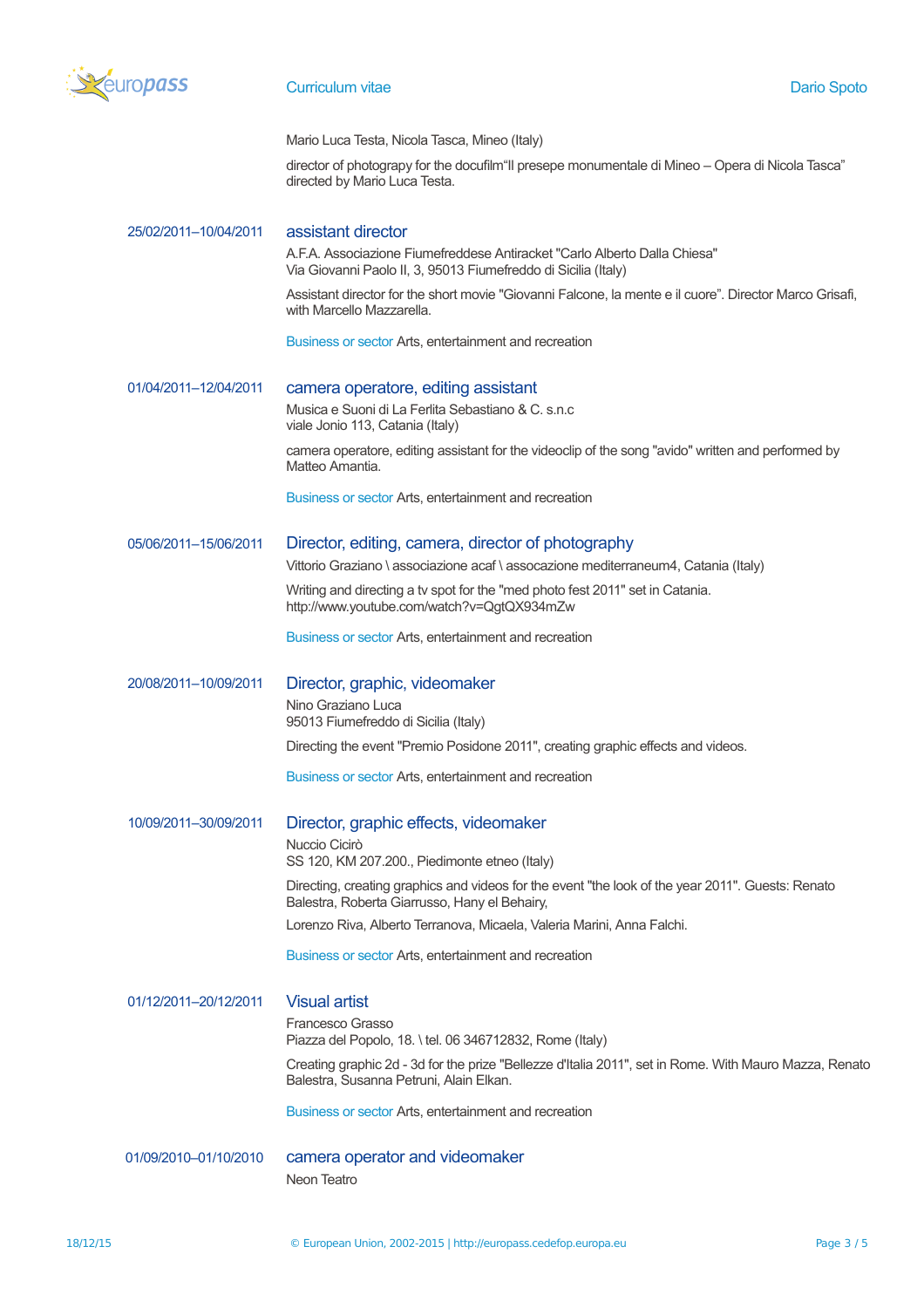

### **Curriculum vitae Dario Spoto** Dario Spoto Dario Spoto Dario Spoto

via don bosco, 21, Sant'agata Li battiati (CT) (Italy) creating video-scenography for the experimental theater "terra sconosciuta".

25/08/2010–20/11/2010 set photographer Kina s.n.c. via montesano, 28, Catania (Italy) set photographer on the set of "Naftalina", directed by Ricky Caruso with Monica Zanchi.

Business or sector Arts, entertainment and recreation

### 01/11/2010–01/12/2010 camera operator, graphic

Neon Teatro

Via don bosco, 21, Sant'agata li battiati (CT) (Italy)

- camera operator for video-scenography for the experimental theatre piece " Thank you mr. down";

- creating the poster.

Business or sector Arts, entertainment and recreation

10/09/2009–01/11/2009 Photographer, videomaker

Salvatore Scalora Via Diana 40, 95013 Fiumefreddo di Sicilia (Italy)

- Creating the cover and the pictures inside the book "il mondo di Curty", written by Salvatore Scalore, distributed by "Il filo editore", "gruppo albatros".

- Creating the book trailer.

Business or sector Arts, entertainment and recreation

### EDUCATION AND TRAINING

### 2002–2007 High School Diploma

Liceo Scientifico "Leonardo" Via Veneto 91, 95014 GIARRE (CT) (Italy)

# 2009–2013 Bachelor - Accademy of Fine Arts

Accademia di belle Arti di Catania Via Barriera Del Bosco, 34, 95100 Catania (Italy)

Photography, videomaking, video editing, directing, postproduction, audio.

### PERSONAL SKILLS

Mother tonque(s) Italian

Other language(s)

| quage(s) | <b>UNDERSTANDING</b>                                                                  |         | <b>SPEAKING</b>    | <b>WRITING</b>    |    |  |  |
|----------|---------------------------------------------------------------------------------------|---------|--------------------|-------------------|----|--|--|
|          | Listening                                                                             | Reading | Spoken interaction | Spoken production |    |  |  |
| English  | C1                                                                                    | С1      |                    |                   | C1 |  |  |
| German   | A2                                                                                    | A2      |                    | A2                | A2 |  |  |
|          | arelated And And Decision and Dollar Deliverse And Dollar Of and CO. Decision to con- |         |                    |                   |    |  |  |

s: A1 and A2: Basic user - B1 and B2: Independent user - C1 and C2: Proficient user [Common European Framework of Reference for Languages](http://europass.cedefop.europa.eu/en/resources/european-language-levels-cefr)

Communication skills - good communication skills gained through arranging working teams for photo or video projects,